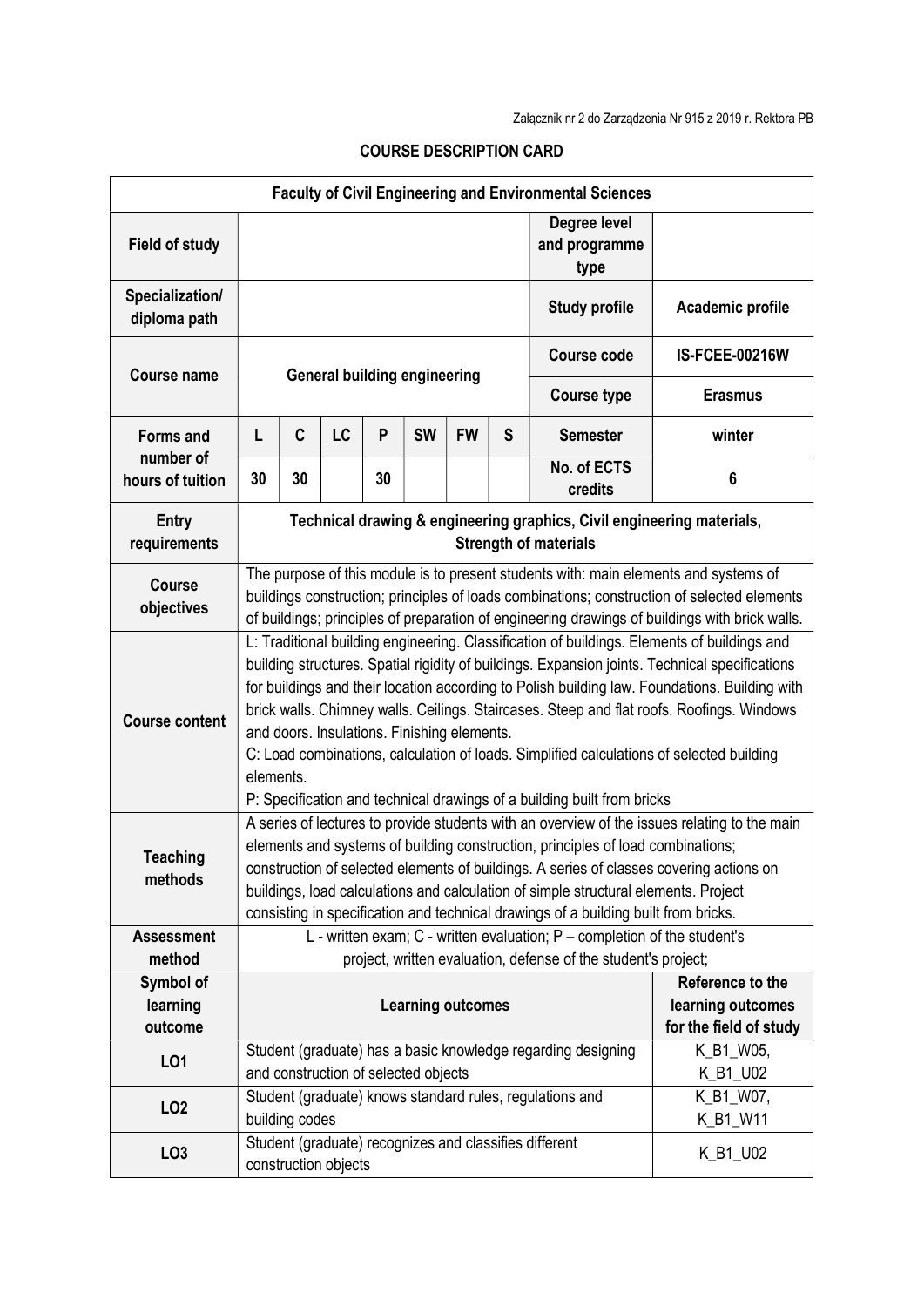| LO4                                                                     | Student (graduate) determines and combines loads acting on                                                                                                                                                                                                                                                                                                                  | K_B1_U03                                                          |                    |  |  |  |
|-------------------------------------------------------------------------|-----------------------------------------------------------------------------------------------------------------------------------------------------------------------------------------------------------------------------------------------------------------------------------------------------------------------------------------------------------------------------|-------------------------------------------------------------------|--------------------|--|--|--|
|                                                                         | elements of construction objects                                                                                                                                                                                                                                                                                                                                            |                                                                   |                    |  |  |  |
| LO <sub>5</sub>                                                         | Student (graduate) selects and applies construction materials in<br>designed objects                                                                                                                                                                                                                                                                                        | K_B1_U05, K_B1_U07                                                |                    |  |  |  |
| LO <sub>6</sub>                                                         | Student (graduate) prepares specification and technical<br>drawings of simple construction objects                                                                                                                                                                                                                                                                          |                                                                   | K_B1_U04, K_B1_U08 |  |  |  |
| Symbol of<br>learning<br>outcome                                        | Methods of assessing the learning outcomes                                                                                                                                                                                                                                                                                                                                  | <b>Type of tuition</b><br>during which the<br>outcome is assessed |                    |  |  |  |
| LO1                                                                     | written exam, written evaluation of class and project, completion<br>and defense of the student's project, completion of the<br>calculation exercise                                                                                                                                                                                                                        | L, C, P                                                           |                    |  |  |  |
| LO <sub>2</sub>                                                         | written evaluation of class and project, completion and defense<br>of the student's project, completion of the calculation exercise                                                                                                                                                                                                                                         | C, P                                                              |                    |  |  |  |
| LO <sub>3</sub>                                                         | written exam                                                                                                                                                                                                                                                                                                                                                                | L                                                                 |                    |  |  |  |
| LO <sub>4</sub>                                                         | completion of a calculation exercise, written evaluation                                                                                                                                                                                                                                                                                                                    | $\mathsf{C}$                                                      |                    |  |  |  |
| LO <sub>5</sub>                                                         | completion and defense of the student's project, written<br>evaluation                                                                                                                                                                                                                                                                                                      | P                                                                 |                    |  |  |  |
| LO <sub>6</sub>                                                         | completion and defense of the student's project, written<br>evaluation                                                                                                                                                                                                                                                                                                      | $\mathsf{P}$                                                      |                    |  |  |  |
|                                                                         | No. of hours                                                                                                                                                                                                                                                                                                                                                                |                                                                   |                    |  |  |  |
|                                                                         | lecture attendance                                                                                                                                                                                                                                                                                                                                                          | 30                                                                |                    |  |  |  |
|                                                                         | participation in classes, projects, etc.                                                                                                                                                                                                                                                                                                                                    | 45                                                                |                    |  |  |  |
|                                                                         | preparation for classes, projects, seminars, etc.                                                                                                                                                                                                                                                                                                                           | 30                                                                |                    |  |  |  |
|                                                                         | working on projects, reports, etc.                                                                                                                                                                                                                                                                                                                                          | 30                                                                |                    |  |  |  |
| <b>Calculation</b>                                                      | participation in student-teacher sessions related to the                                                                                                                                                                                                                                                                                                                    | 5                                                                 |                    |  |  |  |
|                                                                         | classes/seminar/project                                                                                                                                                                                                                                                                                                                                                     |                                                                   |                    |  |  |  |
|                                                                         | participation in examination                                                                                                                                                                                                                                                                                                                                                | $\overline{2}$                                                    |                    |  |  |  |
|                                                                         | preparation for and participation in exams/tests<br><b>TOTAL:</b>                                                                                                                                                                                                                                                                                                           | 25                                                                |                    |  |  |  |
|                                                                         | 167                                                                                                                                                                                                                                                                                                                                                                         |                                                                   |                    |  |  |  |
|                                                                         | <b>HOURS</b>                                                                                                                                                                                                                                                                                                                                                                | No. of<br><b>ECTS</b><br>credits                                  |                    |  |  |  |
| Student workload - activities that require direct teacher participation | 82                                                                                                                                                                                                                                                                                                                                                                          | 3,0                                                               |                    |  |  |  |
|                                                                         | 110                                                                                                                                                                                                                                                                                                                                                                         | 4                                                                 |                    |  |  |  |
| <b>Basic</b><br>references<br><b>Supplementary</b>                      | 1. Rozporządzenia Ministra Infrastruktury z dnia 12 kwietnia 2002 r. w sprawie warunków<br>technicznych, jakim powinny odpowiadać budynki i ich usytuowanie, (Dz. U. Nr 75, poz.<br>690), z późniejszymi zmianami.<br>2. Allen E., lano J.: Fundamentals of building construction: materials and methods.<br>Hoboken, NJ: Wiley & Sons, 2004<br>3. Eurocodes: EC0, EC1, EC5 |                                                                   |                    |  |  |  |
| references                                                              |                                                                                                                                                                                                                                                                                                                                                                             |                                                                   |                    |  |  |  |
|                                                                         |                                                                                                                                                                                                                                                                                                                                                                             |                                                                   |                    |  |  |  |